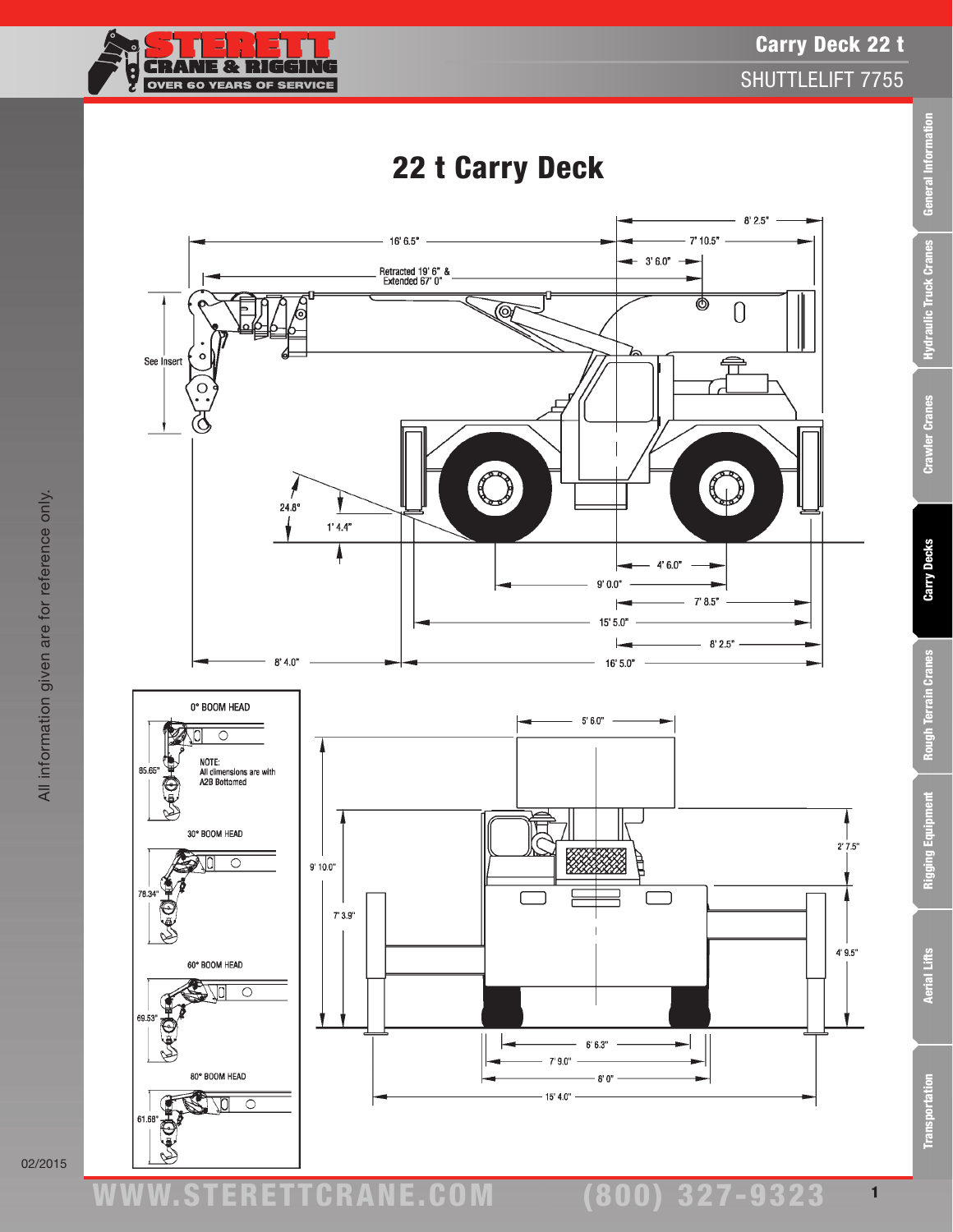## 22 t Carry Deck SHUTTLELIFT 7755



70

68



**CRANE & RIGGING**<br>CRANE & RIGGING Ş

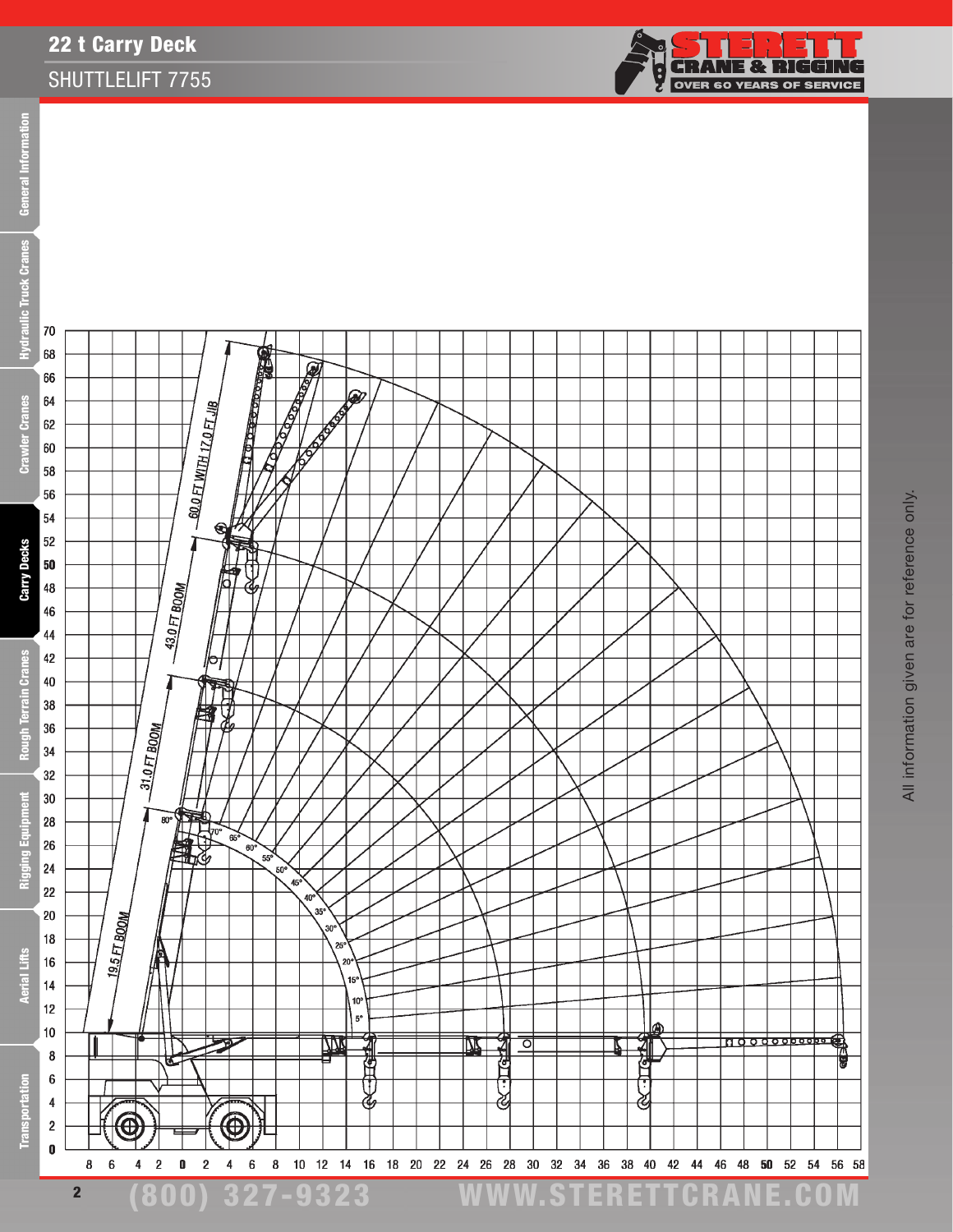| <b>Carry Deck 22 t</b><br>SHUTTLELIFT 7755<br><b>OVER 60 YEARS OF SERVICE</b> |      |             |                   |                             |           |      |  |  |
|-------------------------------------------------------------------------------|------|-------------|-------------------|-----------------------------|-----------|------|--|--|
| 19.5-43 ft                                                                    |      | ≡≡≡<br>none | Įш<br>15'5"x15'4" | $\mathbf{C}$<br>$360^\circ$ | 85<br>85% |      |  |  |
| ft                                                                            | 19.5 | 20.5-30     | 31                | $32 - 42$                   | 43        | ft   |  |  |
| 8.5                                                                           | 44   | 26.5        | 26.5              | 25.4                        | 25.4      | 8.5  |  |  |
| 10                                                                            | 40   | 31.6        | 31.6              | 28                          | 28        | 10   |  |  |
| 12                                                                            | 33.8 | 30.5        | 30.5              | 25                          | 25        | 12   |  |  |
| 14                                                                            | 28.5 | 28.5        | 28.5              | 22.6                        | 22.6      | 14   |  |  |
| 16                                                                            | 24.9 | 24.9        | 25.7              | 20                          | 20        | 16   |  |  |
| 18                                                                            |      | 22.8        | 22.8              | 17.9                        | 17.9      | 18   |  |  |
| 20                                                                            |      | 20.2        | 20.2              | 16.1                        | 16.1      | 20   |  |  |
| 22                                                                            |      | 17.8        | 17.8              | 14.6                        | 14.6      | 22   |  |  |
| 24                                                                            |      | 15.36       | 15.36             | 13.3                        | 13.3      | 24   |  |  |
| 26                                                                            |      | 13.25       | 13.25             | 12.3                        | 12.3      | 26   |  |  |
| 27.5                                                                          |      | 11.6        | 11.6              | 11.6                        | 11.6      | 27.5 |  |  |
| 30                                                                            |      |             |                   | 9.9                         | 10.5      | 30   |  |  |
| 32                                                                            |      |             |                   | 8.8                         | 9.8       | 32   |  |  |
| 34                                                                            |      |             |                   | 7.8                         | 8.7       | 34   |  |  |
| 36                                                                            |      |             |                   | 7.1                         | 7.8       | 36   |  |  |
| 39.5                                                                          |      |             |                   | 6.4                         | 6.4       | 39.5 |  |  |



≢

 4.3 3.15 2.35 60 3.8 2.85 2.2 55 3.4 2.6 2.1 50 45 3.05 3.05 2.4 2.4 2.4 2.4 2.5 2.4 45 2.8 2.25 1.95 40 2.6 2.15 1.9 35 2.4 2.08 30 2.08 30 30 2.3 2.05 25  $2.2$  2.2  $2$  20  $2$  20  $2$  20  $2$  20  $2$  $\vert$  2.1  $\vert$  2.1  $\vert$  1.95  $\vert$  2.1  $\vert$  1.95  $\vert$  2.1  $\vert$  15  $\vert$  15  $\vert$  15  $\hphantom{00}$  2.05  $\hphantom{00}$  2.05  $\hphantom{00}$  2.02 2.02  $\sim$  2.02  $\sim$  2.02  $\sim$  2.02  $\sim$  2.02  $\sim$  2.02  $\sim$  2.02  $\sim$  2.02  $\sim$  2.03  $\sim$  2.03  $\sim$  2.03  $\sim$  2.03  $\sim$  2.03  $\sim$  2.03  $\sim$  2.03  $\sim$  2.04  $\sim$  2.04  $\sim$  2.04  $\sim$  2.04  $\sim$  2.04  $\sim$  2.04  $\sim$  2. 0  $2$  0  $2$ 

 $\sqrt{1}$ 

 $\mathbf{C}$ 

85

Carry Deck 22 t

**General Information** 

**Hydraulic Truck Cranes** 

**Crawler Cranes** 

**Carry Decks** 

**Rough Terrain Cranes** 

Rigging Equipment

|         | 43 ft | 17 <sub>ft</sub> | none       | 15'5"x15'4" | $360^\circ$ | 85%     |
|---------|-------|------------------|------------|-------------|-------------|---------|
|         |       |                  |            |             |             |         |
| $\circ$ |       |                  | 43         |             |             | $\circ$ |
|         |       | nº               | $15^\circ$ |             | $30^\circ$  |         |
| 80      |       |                  | 5          |             | 3.5         | 80      |
| 75      |       | 7.5              | 4.4        |             | 3.1         | 75      |
| 70      |       | 6.1              | 3.9        |             | 2.8         | 70      |
| 65      |       | b                | 3.5        |             | 2.55        | 65      |

All information given are for reference only.

All information given are for reference only.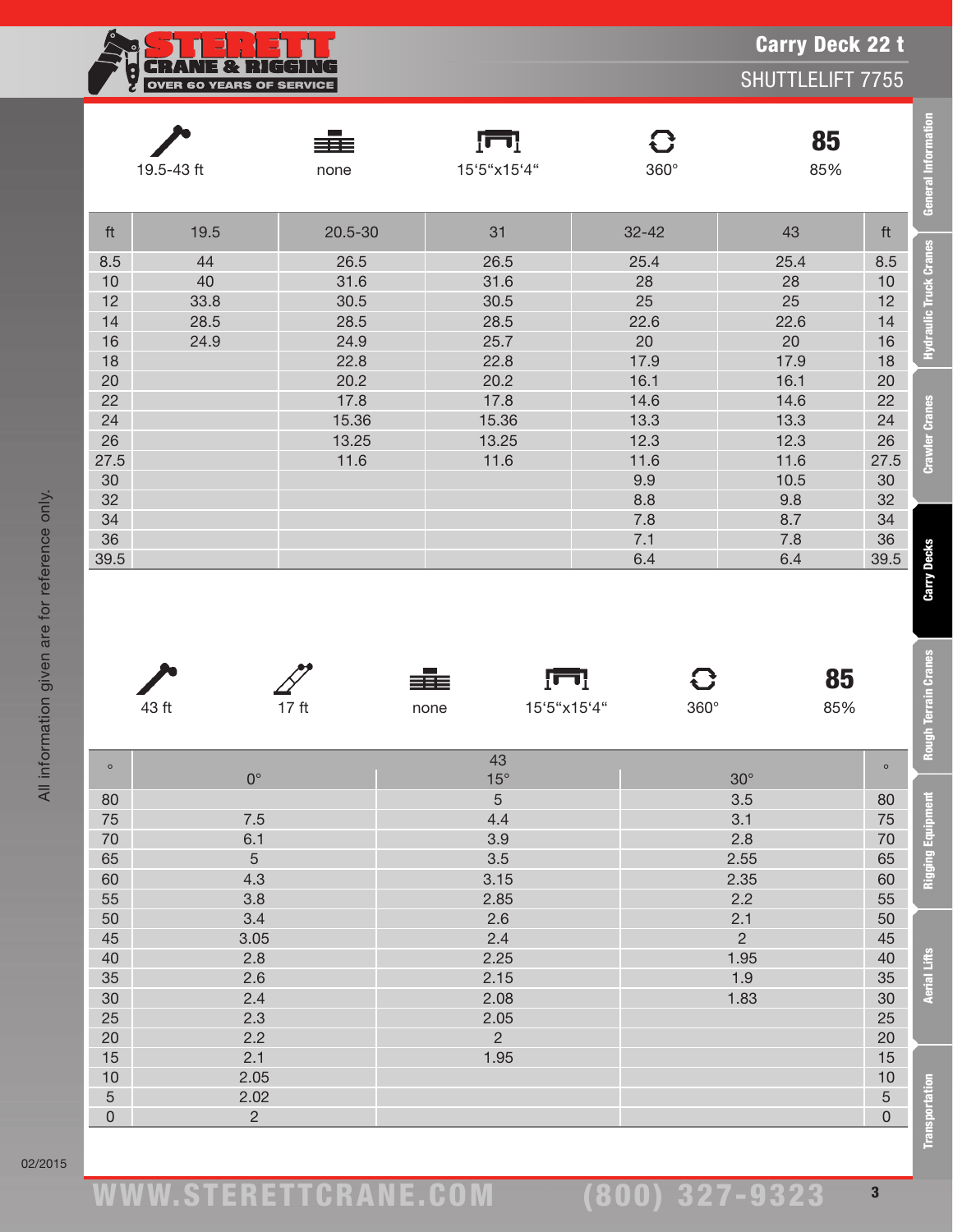## 22 t Carry Deck SHUTTLELIFT 7755



**CRANE & RIGGING**<br>OVER 60 YEARS OF SERVICE

Ş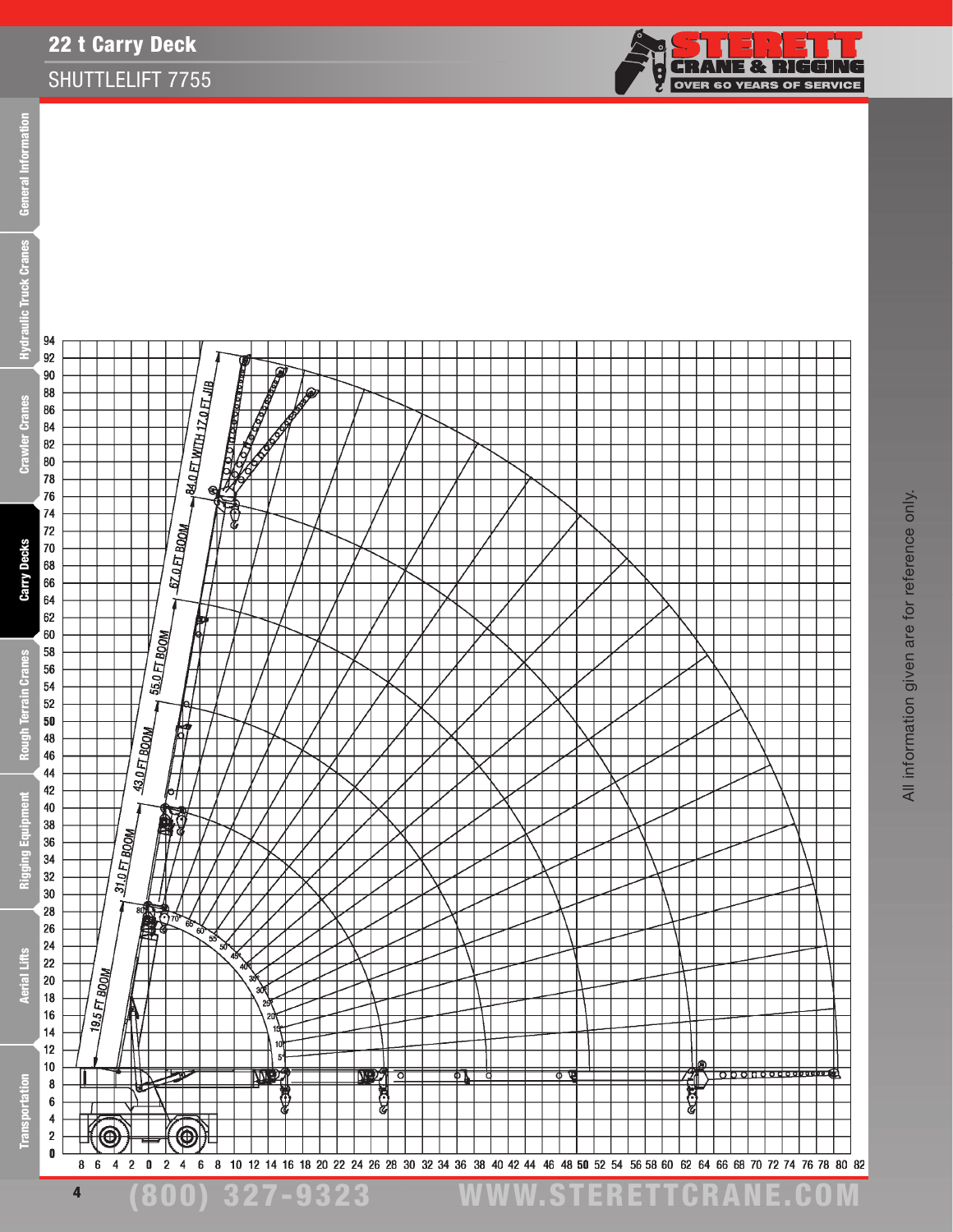| <b>ELECTRIC ENTRE SOLUTION</b><br><b>EXPLOYER 60 YEARS OF SERVICE</b> |  |  |  |  |  |  |  |
|-----------------------------------------------------------------------|--|--|--|--|--|--|--|

<u>n a Ria</u>n

|            | 19.5-67 ft |         | none |             | 15'5"x15'4"    |                | 360°           |                           | 85<br>85%  |            | <b>General Information</b>    |
|------------|------------|---------|------|-------------|----------------|----------------|----------------|---------------------------|------------|------------|-------------------------------|
| ft         | 19.5       | 20.5-30 | 31   | $32 - 42$   | 43             | 44-54          | 55             | 56-66                     | 67         | ft         |                               |
| 8.5        | 44         | 26.5    | 26.5 | 25.4        | 25.4           | 19.5           | 19.5           |                           |            | 8.5        | <b>Hydraulic Truck Cranes</b> |
| 10         | 40         | 26.5    | 26.5 | 25.4        | 25.4           | 19.5           | 19.5           |                           |            | 10         |                               |
| 12         | 33.8       | 25.3    | 24.2 | 24.2        | 24.2           | 17.6           | 17.6           | 14.5                      | 14.5       | 12         |                               |
| 14         | 28.5       | 22.9    | 22.9 | 22.6        | 22.6           | 16.1           | 16.1           | 13.2                      | 13.2       | 14         |                               |
| 16         | 23.7       | 20.9    | 20.9 | $20\,$      | $20\,$         | 14.8           | 14.8           | 12.2                      | 12.2       | 16         |                               |
| 18         |            | 19.3    | 19.3 | 17.9        | 17.9           | 13.7           | 13.7           | 11.2                      | 11.2       | 18         |                               |
| 20         |            | 17.8    | 17.8 | 16.1        | 16.1           | 12.8           | 12.8           | 10.4                      | 10.4       | 20         |                               |
| 22         |            | 16.4    | 16.4 | 14.6        | 14.6           | 12             | 12             | 9.7                       | 9.7        | 22         | <b>Crawler Cranes</b>         |
| 24         |            | 14.7    | 14.7 | 13.3        | 13.3           | 11.2           | 11.2           | 9.1                       | 9.1        | 24         |                               |
| 26         |            | 13.2    | 13.2 | 12.3        | 12.3           | 10.6           | 10.6           | 8.6                       | 8.6        | 26         |                               |
| 27.5<br>30 |            | 11.6    | 11.6 | 11.6<br>9.9 | 11.6<br>10.5   | 10.2<br>9.4    | 10.2<br>9.4    | 8.2<br>$7.7\,$            | 8.2<br>7.7 | 27.5<br>30 |                               |
| 32         |            |         |      | 8.8         | 9.8            | 8.7            | 8.7            | 7.3                       | 7.3        | 32         |                               |
| 34         |            |         |      | 7.8         | 8.7            | 8.1            | 8.1            | 6.9                       | 6.9        | 34         |                               |
| 36         |            |         |      | 7.13        | 7.8            | 7.6            | 7.6            | 6.6                       | 6.6        | 36         |                               |
| 38         |            |         |      | 6.5         | $\overline{7}$ | $\overline{7}$ | 7.1            | 6.3                       | 6.3        | 38         |                               |
| 39.5       |            |         |      | 6.4         | 6.4            | 6.4            | 6.8            | 6.1                       | 6.1        | 39.5       | <b>Carry Decks</b>            |
| 42         |            |         |      |             |                | 5.7            | 6.3            | 5.8                       | 5.8        | 42         |                               |
| 44         |            |         |      |             |                | 5.3            | 5.8            | 5.6                       | 5.6        | 44         |                               |
| 46         |            |         |      |             |                | 4.9            | 5.3            | 5.3                       | 5.3        | 46         |                               |
| 48         |            |         |      |             |                | 4.6            | 4.8            | 4.8                       | $\sqrt{5}$ | 48         |                               |
| 50         |            |         |      |             |                | 4.4            | 4.4            | 4.4                       | 4.7        | 50         |                               |
| 51.5       |            |         |      |             |                | $\overline{4}$ | $\overline{4}$ | $\overline{4}$            | 4.6        | 51.5       | <b>Rough Terrain Cranes</b>   |
| 54         |            |         |      |             |                |                |                | 3.8                       | 4.2        | 54         |                               |
| 56         |            |         |      |             |                |                |                | 3.6                       | 3.9        | 56         |                               |
| 58         |            |         |      |             |                |                |                | 3.4                       | 3.6        | 58         |                               |
| 60         |            |         |      |             |                |                |                | 3.2                       | 3.3        | 60         |                               |
| 62         |            |         |      |             |                |                |                | $\ensuremath{\mathsf{3}}$ | $\sqrt{3}$ | 62         |                               |
| 63.5       |            |         |      |             |                |                |                | 2.8                       | 2.8        | 63.5       |                               |
|            |            |         |      |             |                |                |                |                           |            |            | Rigging Equipment             |
|            |            |         |      |             |                |                |                |                           |            |            | <b>Aerial Lifts</b>           |
|            |            |         |      |             |                |                |                |                           |            |            | <b>Transportation</b>         |